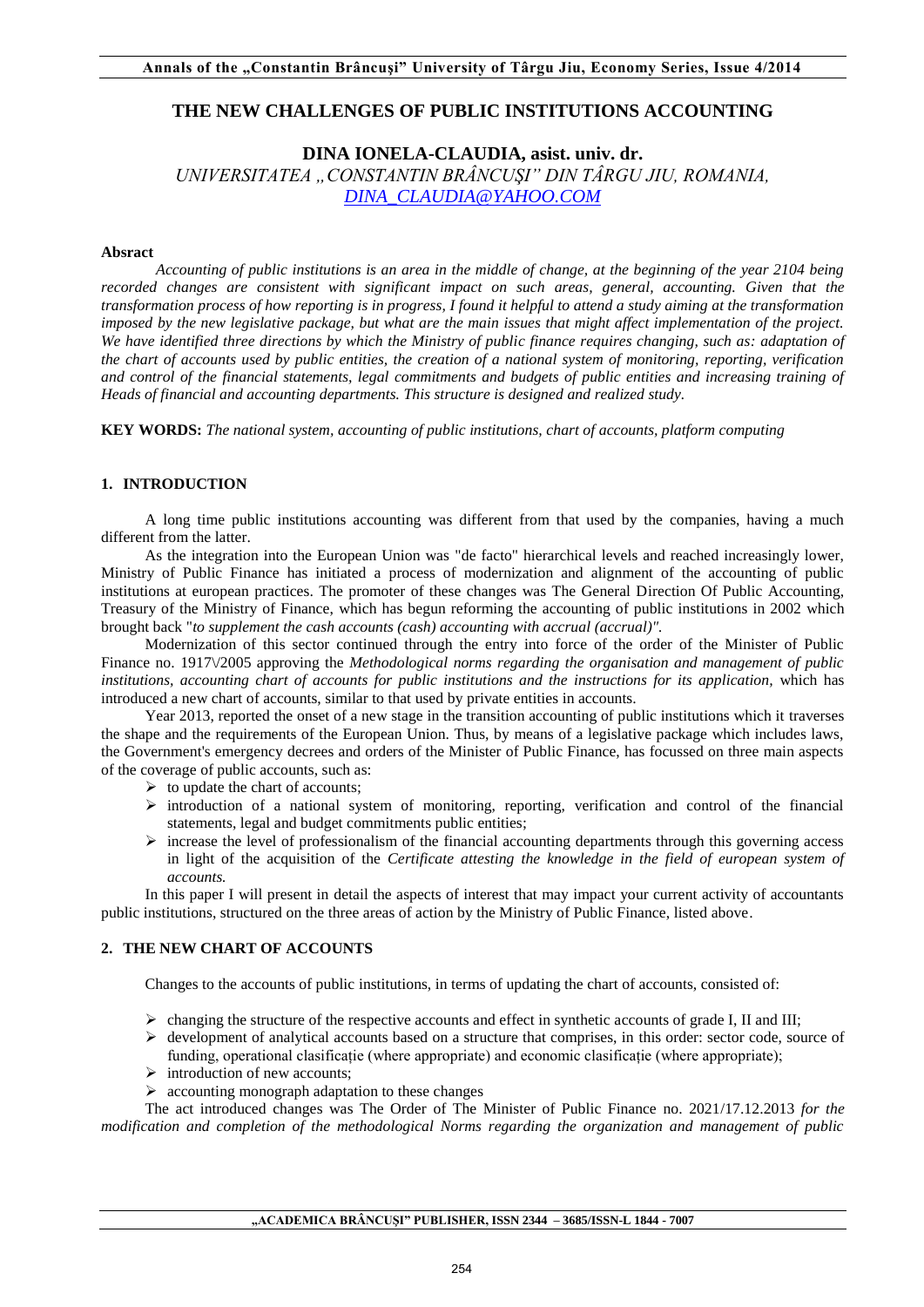*institutions*, *accounting chart of accounts for public institutions and guidelines for its application, approved by order of the Minister of public finance no. 1917/2005.<sup>1</sup>*

According to him, **for all accounts listed in the chart of accounts**, the detailing was introduced to synthetic accounts level III degree, according to the following structure:

-synthetic account of I degree-3 character (the first character class, the character symbolizes the second group, and the third character designates a synthetic account);

-synthetic account of grade II-6 characters: it is formed by joining a synthetic account of grade I character space and code (2 numeric characters) synthetic account of grade II;

-synthetic account of grade III-9 characters: it is formed by joining a synthetic account of grade II character space and code (2 numeric characters) synthetic account of III degree.

In the tables below is set out, by way of example, the transposition of the accounts of synthetic accounts.

|      |              |          |           |           |         | 1 avcı. 110.1                                            |
|------|--------------|----------|-----------|-----------|---------|----------------------------------------------------------|
| No.  | <b>Class</b> | Group    | Synthetic | Synthetic | Account | <b>Account Name</b>                                      |
| crt. |              |          | gr. I     | gr. II    | symbol  |                                                          |
|      |              |          |           |           | 4       | Third-party accounts                                     |
|      | 4            | $\theta$ |           |           | 40      | Suppliers and similar accounts                           |
|      | 4            | $\Omega$ |           |           | 401     | Suppliers                                                |
|      | 4            |          |           |           | 4       | Third-party accounts                                     |
|      |              | 3        |           |           | 43      | Social insurance, social protection and similar accounts |
|      |              | 3        |           |           | 431     | Social insurance                                         |
|      |              | 3        |           |           | 4317    | Employers' contributions for sick leave and allowances   |

#### *Synthetic account in accordance with the O.M.F.P. 1917/2005*

**Table** 

**Tabel no.2**

*Synthetic account in accordance with the O.M.F.P. 2021/2013* 

|             |              |              |                           |                            |                             |                          | 1 avel 110.2                                                |
|-------------|--------------|--------------|---------------------------|----------------------------|-----------------------------|--------------------------|-------------------------------------------------------------|
| No.<br>crt. | <b>Class</b> | Group        | <b>Synthetic</b><br>gr. I | <b>Synthetic</b><br>gr. II | <b>Synthetic</b><br>gr. III | <b>Account</b><br>symbol | <b>Account Name</b>                                         |
|             | 4            |              |                           |                            |                             | 4                        | Third-party accounts                                        |
|             | 4            | $\mathbf{0}$ |                           |                            |                             | 40                       | Suppliers and similar accounts                              |
|             | 4            | 0            |                           |                            |                             | 401                      | Suppliers                                                   |
|             | 4            | $\mathbf{0}$ |                           | 01                         |                             | 401 01                   | Suppliers under 1 year                                      |
|             | 4            | $\mathbf{0}$ |                           | 01                         | 00                          | 401 01 00                | Suppliers under 1 year                                      |
|             | 4            | $\mathbf{0}$ |                           | 02                         |                             | 401 02                   | Suppliers over 1 year                                       |
|             | 4            | $\Omega$     |                           | 02                         | 00                          | 401 02 00                | Suppliers over 1 year                                       |
|             | 4            |              |                           |                            |                             | 4                        | Third-party accounts                                        |
|             | 4            | 3            |                           |                            |                             | 43                       | Social insurance, social protection and<br>similar accounts |
|             | 4            | 3            |                           |                            |                             | 431                      | Social insurance                                            |
|             | 4            | 3            |                           | 07                         |                             | 431 07                   | Employers' contributions for sick leave<br>and allowances   |
|             | 4            | 3            |                           | 07                         | 00                          | 431 07 00                | Employers' contributions for sick leave<br>and allowances   |

Another amendment of O.M.F.P. No. 2021\2013 was the one concerning the development of the analytical accounts. Thus was created a standardized structure of analytical accounts, the binding, so minimal. Into account the following categories were introduced: code sector, funding source, functional classification and economic implication. Prior to the occurrence of O.M.F.P. 2021\2013, the last two categories **were associated with expense accounts and financing, as well as the accounts of budget balance, legal and budgetary commitments, the appropriations allocated on a monthly basis and the commitment appropriations.** Through the adoption of new accounting rules, functional and economic classification classification is attached to third-party accounts and availability. In addition to this standardized form, every public institution can develop their own system of analytical. Thus, the account of a vendor of office supplies, for a university education, it is of the form:

 $\overline{a}$ 

<sup>1</sup> It was published in the Official Gazette, part I, no. 831 of 24.12.2013 and entered into force on the date of 01.01.2014.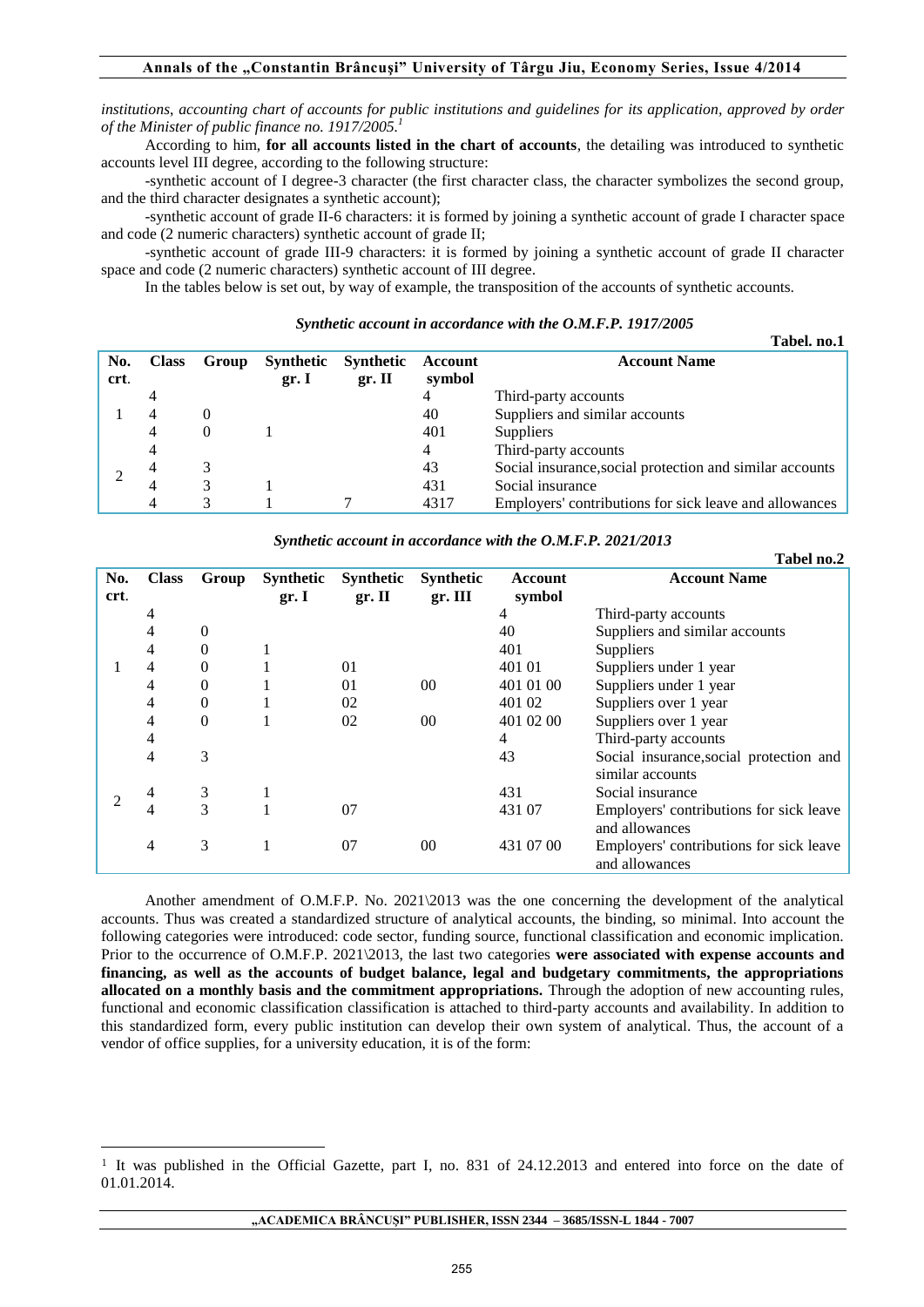#### **Annals of the "Constantin Brâncuşi" University of Târgu Jiu, Economy Series, Issue 4/2014**

| Class          | 윰<br>ہ<br>تا | Synthetic<br>Gr. I, II,<br>Ш | <b>New Account Name</b>           | Code<br>sector | <b>Funding</b><br>source | <b>Functional</b><br>classification <sup>3</sup><br>Chapter,<br>subchapter.,<br>paragraph | <b>Economic</b><br>classification <sup>4</sup><br>Title, article,<br>aligned |
|----------------|--------------|------------------------------|-----------------------------------|----------------|--------------------------|-------------------------------------------------------------------------------------------|------------------------------------------------------------------------------|
| $\overline{4}$ |              |                              | Third-party accounts              |                |                          |                                                                                           |                                                                              |
| $\overline{4}$ | 40           |                              | Suppliers and similar<br>accounts |                |                          |                                                                                           |                                                                              |
| $\overline{4}$ | 40           | 401                          | Suppliers                         |                |                          |                                                                                           |                                                                              |
| $\overline{4}$ | 40           | 401 01                       | Suppliers under 1 year            |                |                          |                                                                                           |                                                                              |
| $\overline{4}$ | 40           | 401 01 00                    | Suppliers under 1 year            | 01             | A                        | 65.01.06                                                                                  | 20.01.01                                                                     |

Code sector and funding source code are two symbols introduced by O.M.F.P. 2004/2013, with the definition of the requirements for the establishment of the *Register of records of public institutions*. Thus, the codes have been allocated each existing variants, so that any public entity can complement *The public entity chart*.

Using the example in the table above, the account will appear in the balance of such analytical verification:

 $\Rightarrow$  "401 01 00.01. A. 650106.200101-Vendors under 1 year"

This account can be developed within the framework of public institutions through detail, thus:

"**401 01 00.30.01. A. 650106.200101-Vendors under 1 year** - **S.C. ZEUS S.R.L."**

On amendments to accounting monograph, the main amendment is that the closure of the accounts of expenditure and financing. Earlier changes, financing and expenditure accounts, the account shall be corralled with account 121 " Result patrimonial" at the end of the quarter and the (fiscal) by accounting items of the form:

|     | 770<br>"Financing from the budget" | 121.xx<br>"Result patrimonial" |
|-----|------------------------------------|--------------------------------|
| and |                                    |                                |
|     | 121.xx - "Result patrimonial"      | $=$ 6xx - "Expenses"           |

At the beginning of the year following the passage of the current outcome result for previous years:

| 121.xx - "Result patrimonial"              | $117.xx -$ The result carried<br>forward" |
|--------------------------------------------|-------------------------------------------|
| $117.xx$ - "The result carried<br>forward" | $=$ 121.xx - "Result patrimonial"         |

By applying the new provisions, these accounting records, for an institution financed entirely from the State budget, it operates as follows:

| $\triangleright$ made only quarterly closing expense accounts, including fourth quarter: |  |                      |  |  |
|------------------------------------------------------------------------------------------|--|----------------------|--|--|
| 121.xx - "Result patrimonial"                                                            |  | $=$ 6xx - "Expenses" |  |  |

| $\triangleright$ year-end closure of accounts is made of funding                                  |  |                                                                                     |     |                                                                                                              |  |  |  |  |
|---------------------------------------------------------------------------------------------------|--|-------------------------------------------------------------------------------------|-----|--------------------------------------------------------------------------------------------------------------|--|--|--|--|
|                                                                                                   |  | $770$ – "Financing from the budget"                                                 | $=$ | 520 02 00 - "The result of the<br>exercise of the state budget of the<br>current year"                       |  |  |  |  |
| At the same time:                                                                                 |  |                                                                                     |     |                                                                                                              |  |  |  |  |
|                                                                                                   |  | 520 02 00 – "The result of the exercise of the<br>state budget of the current year" | $=$ | 489 00 00 $-$ "Settlements on the conclusion<br>of the execution of the state budget of the<br>current year" |  |  |  |  |
| At the beginning of next year to make the switch current earnings results for the previous years: |  |                                                                                     |     |                                                                                                              |  |  |  |  |
|                                                                                                   |  | $117.xx$ - The result carried<br>forward"                                           |     | 121.xx - "Result patrimonial"                                                                                |  |  |  |  |
|                                                                                                   |  | 489 00 00 $-$ ,, Settlements on the conclusion                                      | $=$ | $117.xx -$ . The result carried forward"                                                                     |  |  |  |  |

şi

or

#### **"ACADEMICA BRÂNCUŞI" PUBLISHER, ISSN 2344 – 3685/ISSN-L 1844 - 7007**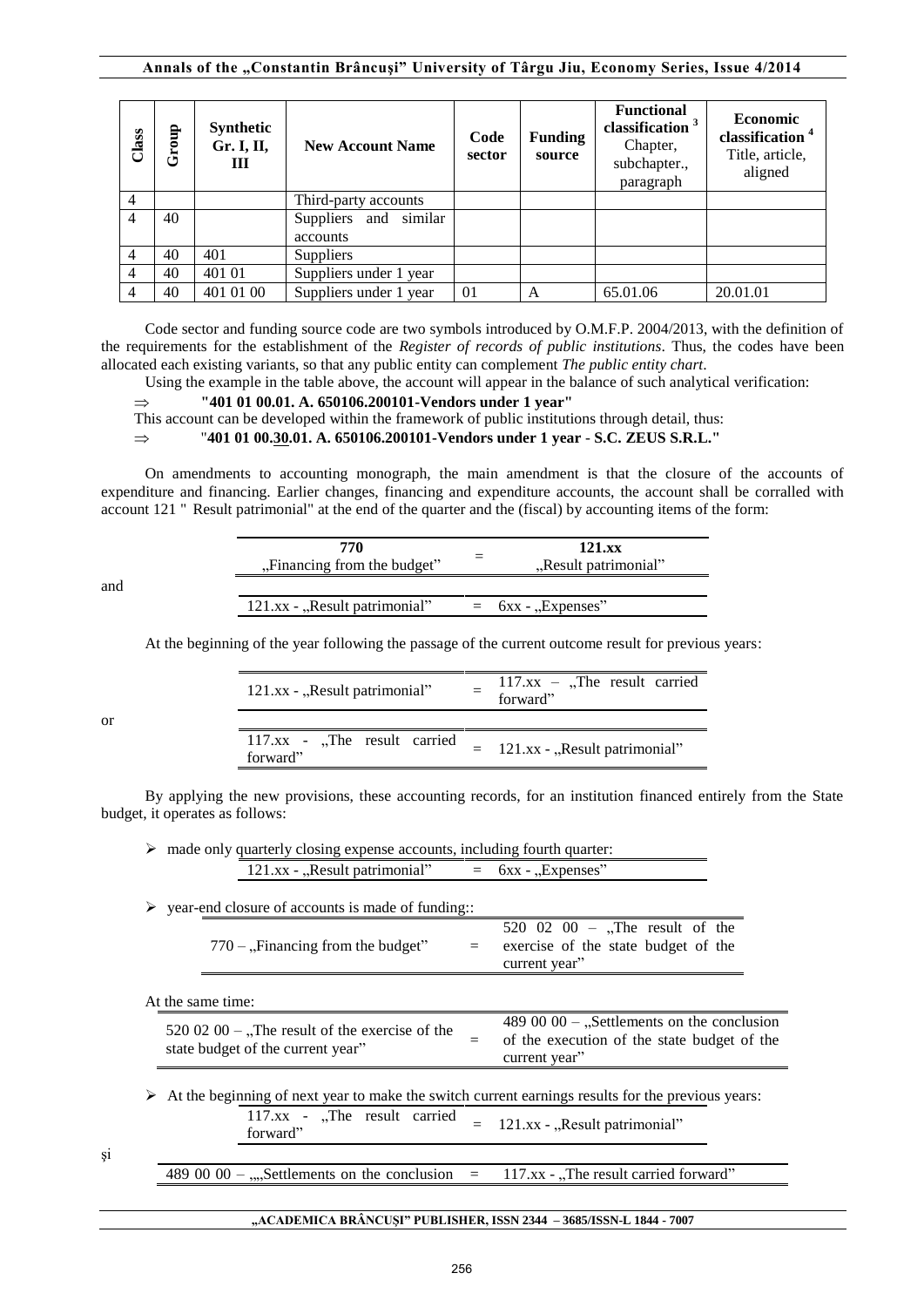of the execution of the state budget of the current year"

*In conclusion*, the main differences between the monograph (concerning the closure of the accounts of expenditure and financing) and the current one are:

- funding accounts are closed only on an annual basis at the end of the year, while before the corralled on a quarterly basis;
- funding accounts are closed using other accounts than those used for the accounts of expenditure;
- at the opening of the year following the reported result is done differently, using and 489 account "Settlements on the conclusion of the execution of the State budget of the current year".

#### **3. NATIONAL SYSTEM FOR MONITORING, REPORTING, VERIFICATION AND CONTROL OF THE FINANCIAL STATEMENTS, LEGAL AND BUDGET COMMITMENTS PUBLIC ENTITIES**

Based on a series of assumptions that were necessary to adopt normative acts regulating and strengthening financial discipline of public institutions, the Romanian Government has designed platform that can meet these requirements. The legislative initiative has been transposed in the Government Emergency Ordinance No. 88\/2013. This regulatory action, promoted in the Government budget, tax promotes two concepts: the national system of verifying expenditure by public institutions and prioritize public investment projects.

Premises which have led to the emergence of the national system are listed in the preamble O.U.G. nr. 88/2013 respectively:

- $\triangleright$  need strengthening budgetary discipline at the level of public entities and of the accountability of authorising officers in the budget process;
- $\triangleright$  to reduce the general consolidated budget deficit by reducing arrears incurred by public entities;
- $\triangleright$  the fact that a major priority of the Government is to improve the budgetary and planning a move to significant government investment projects, to enhance the absorption of EU funds in order to create fiscal space and to support economic growth;
- the necessity of their classification in the performance criteria in the stand-by Arrangement between Romania and the International Monetary Fund.

The national system of monitoring, reporting, verification and control of the financial statements, legal and budget commitments public entities (hereinafter referred to as "**National System**"), is, as the title indicates, a complex informatics platform that brings together several independent, interconnected computer systems. The task of designing, implementation and its implementation has been attributed to the Ministry of finance.

In order to achieve the commitments, the Ministry of Public Finance has implemented a project co-financed from the European Social Fund, and the operational programme for Administrative capacity development, hereinafter referred to as "increasing the accountability of public administration through the modernization of the information system for reporting financial statements of public institutions (ForExeBug)".

The national system is composed of many computer applications, administered by the Ministry of public finances, such as:

- 1. R.E.P. Register of public entities what is constituted by autodeclarare, that by filling in each institution of the form "The public entity", which form shall be signed electronically
- 2. TREZOR application used by the Treasury to manage the State's receipts and payments transactions, reports and summaries. This application will be used further as a provider of information to other applications;
- 3. DeDoc It is a new application that will allow public institutions to submit, in electronic format, a number of documents needed for the proper functioning of the system of national accounts, approved budgets: payments made through credit institutions, deposit balances, and other situations where required;
- 4. ForExeBug is an application of the national system, through which it will conduct operations such as: individual and aggregate budgets collection, the collection of data relating to payments, collect data on the budgetary commitments, the collection of information in the accounts of public institutions, conducting briefings and reports by beneficiaries;
- 5. OPFV the program for public entities to generate orders and payment.

Relationships are established between these applications, it can be shown schematically as follows:

 $\overline{a}$ 

<sup>&</sup>lt;sup>2</sup>http://www.mfinante.ro/forexebug.html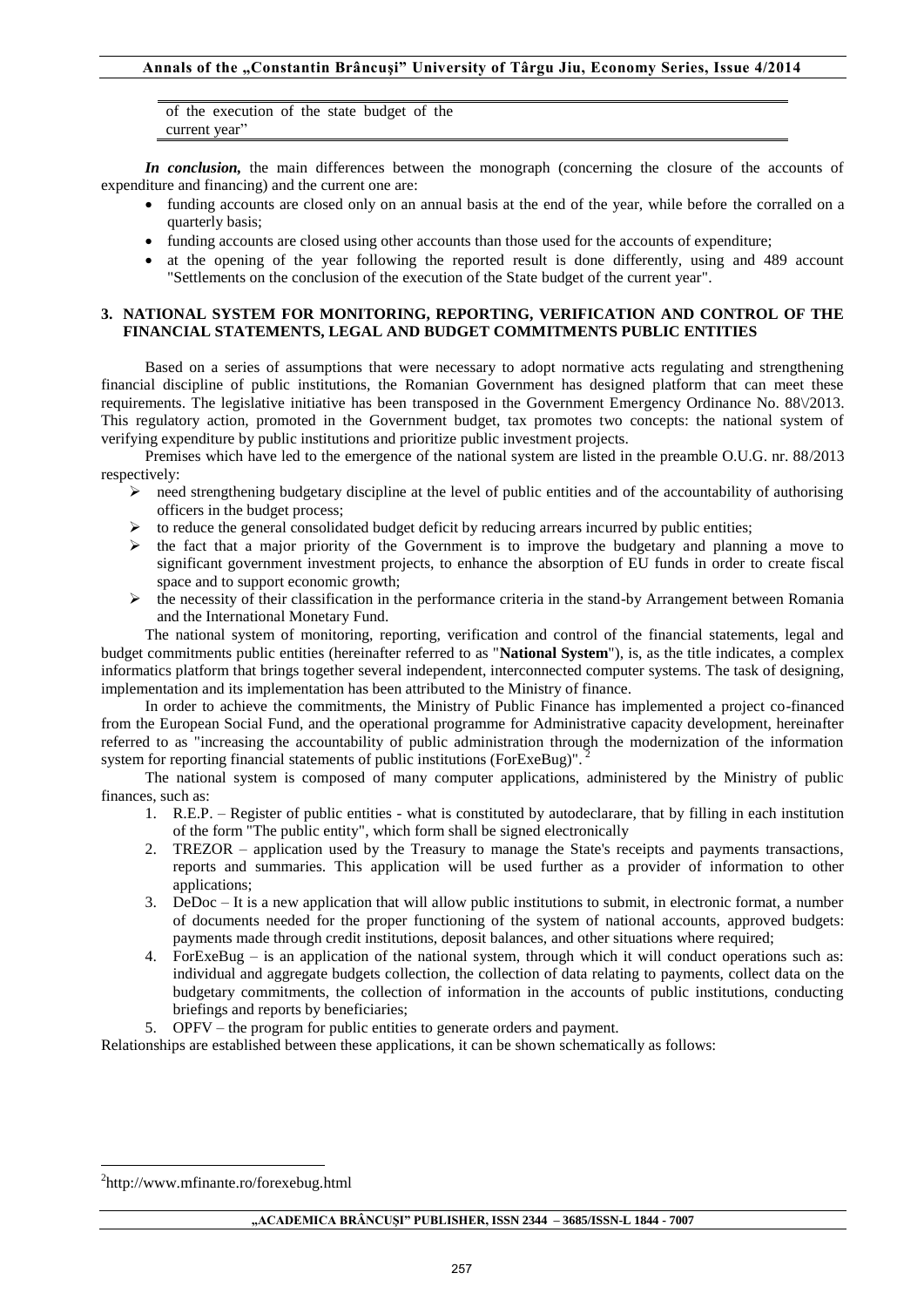

*Fig.no.1 Relationships are established between the computer applications* 

 Plan of implementation of the national system provides the functionality trials to end at 31.12.2014, and at 30 June 2015 all public entities will use the platform.

So far the following steps were taken:

## 1. **Updated IBAN accounts system used by public entities for making payments**.

The amendment is that IBAN accounts have been created for each paragraph of clasificatiei of budget expenditure. Accounts have been standardized on the types of public entities, so paying for Office supplies, all higher education institutions will use the account: RO35TREZ23D650601200101X. Within the Treasury develops analytical account, according to the tax code. This change will allow monitoring of payments carried out by public entities at the paragraph, as well as the transfer of data, detailed, between ForExeBug and SAFE DEPOSIT. The ForExeBug will be able to generate such a report "To the execution of expenditure" on the basis of the data transferred at the last level of detail required by law.

2. **Was established The public institutions** by collecting "Information sheets public entities" submitted electronically by the reporting entities. The form was created and made available to users by the Ministry of Finance. As they arise changes likely to alter data declared initially, they will be able to correct it by filing a corrective card.

3. **Was conducted a presentation\/training session**, which was attended by all the heads of the financial and accounting departments, both at central level and at the county level. During the session were presented issues of a general nature concerning the operation of the platform.

4. **Computer applications were made**, and soon to be available for testing.

With the implementation of these changes, but also to the future, there were *negative influences the work of financial and accounting departments.* Of these drawbacks can include:

A. Increasing bureaucracy, in relation to the State Treasury, budget-credits component on-payments. Until 31.12.2013, budget, credits open to sending monthly payments were detailed at the item level. With the implementation of the new measures, the detailing is done at the level of the paragraph. So, submit a detailed budget to the level of appropriations allocated paragraph-level paragraph and payments shall be made in the accounts corresponding to each paragraph IBAN. If in the past payments of wages (net salaries, social security contributions and income tax) is the default 3 money orders at present shall be prepared for the same operation 13 money orders. Also, towards the end of the year (October-December) when approaching the level of payments to the budget, the number of operations approved amending budget reported to the Treasury increases due to \"fărâmiţării\". For example: *salary of a teacher of a University is composed of several elements*: *base salary (100101), merit salary (100102), management compensation (100103), the bonus for seniority (100104), bonuses for working conditions (100105), pay by the hour (100111), other rights (100130)*. *Net salary payment shall be made using the 7 orders, related to economic clasificaţiei described. To do this, each paragraph should have budgeted budget funds and credits assigned to it. The necessary funds for the current month is drawn around the time of the previous month, 15 of which hampers fair estimate on each paragraph of the payment amounts. To get to the final, situations in which credits have not been opened, on the paragraphs present requirement, which is why no payments may be made only after a change in the credits that are submitted to the Treasury. Towards the end of the year enters the equation and budget paragraphs, the number of situations requiring changes achieved through increasing Treasury.*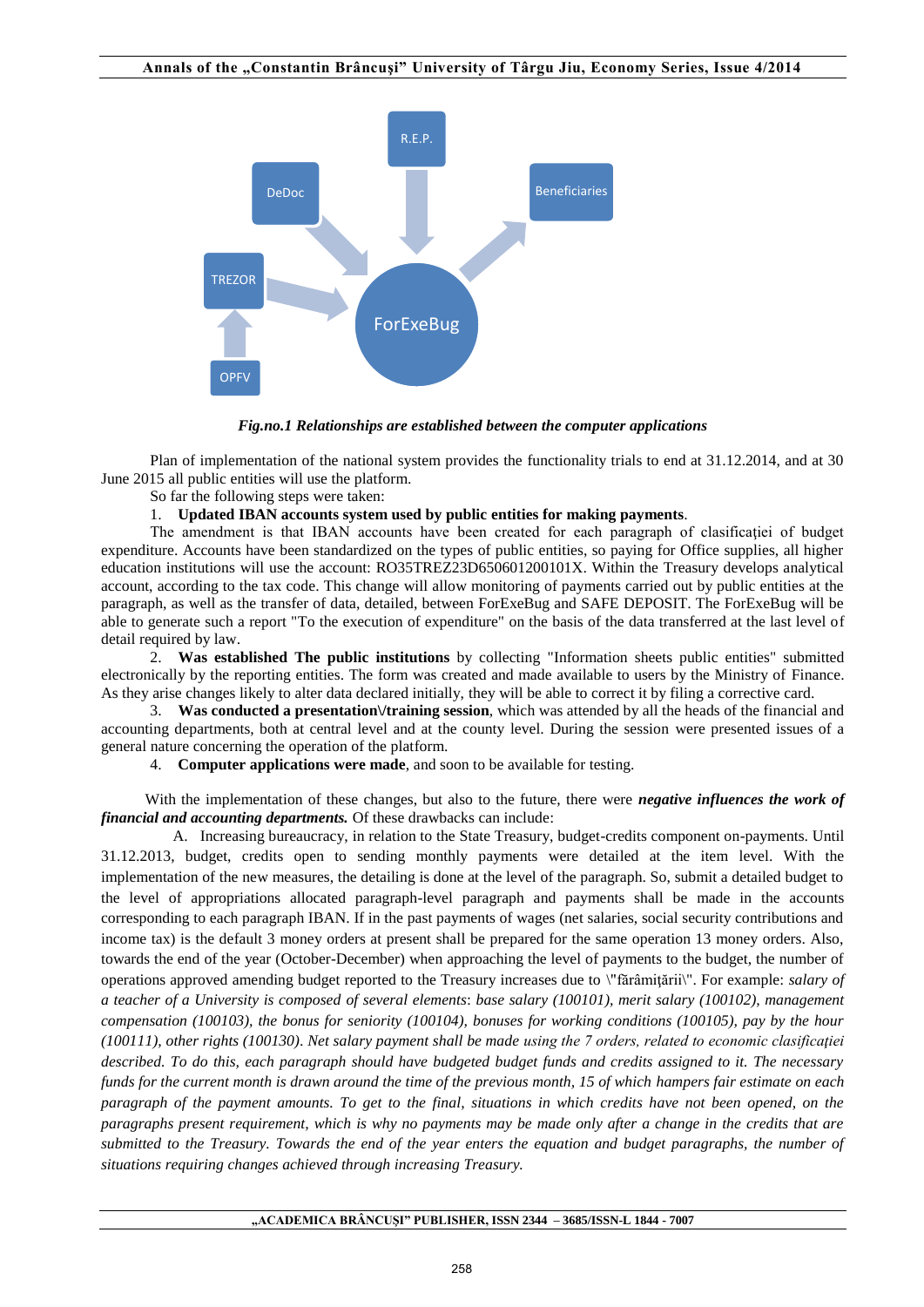# Annals of the "Constantin Brâncuși" University of Târgu Jiu, Economy Series, Issue 4/2014

This type of modification is realized in the past, each authorising officer, but for this there were more prepared, endorsed, approved and recorded in the accounts. The Treasury pursued employment payments in the budget approved only at the heading level, and changes within the Securities and performing subdivisions within the accounting departments of the institutions.

*B.* Modification of the structure of  $g\lor$ l accounts generated in all public entities, operations to update the software, some of which are still in progress;

*C.* On the accounting of the budget commitments, payments and credits, it will duplicate the work of accountants in the sense that these operations will be highlighted as using ForExeBug and using own software.

 $\triangleright$  Payments, to the extent that will be conditioned by the existence of the ForExeBug of certain information may not be made at the time, affecting the quality of budget execution. The reasons for which such situations may arise are:

 inactivity of Ministry of Finance Public servers, due to some technical failure or inability of the application to process a very large data volume (it should be noted that the program will be used by more than 10,000 users: people from reporting entities and employees of the Ministry of Finance);

- $\triangleright$  interruption between the MFP server and public institution;
- $\triangleright$  the emergence of unforeseen emergency situations, which require operations in a very short time.
- $\triangleright$  careless of an operator of a third loan originator (School) will result in blocking of payments for the Chief authorising officer and authorising officers answerable to it (Ministry, School Inspectorates, schools), to fix the problem

D. Although it is an ambitious project, welcome, quality human resource involved cannot answer at the moment needs. Although they are familiar with the basics, how to work and rigorously enforced by the restrictions of the system will "give hassle" both authorising officers and employees of the Ministry of Finance.

Although we have identified a number of difficulties in the implementation of the project, using the appropriate means, the shortcomings will be overcome and platform implemented. It is possible to stagger the terms initially.

Must be mentioned, however, and certain *advantages brought by the national system*<sup>3</sup>:

- $\triangleright$  increase the effectiveness of local and central public administration and administrative transparency by making available to the public institutions of the modern, standardized tools for reporting financial statements and publication of information on the use of public funds detail, in accordance with the budgetary classification;
- $\triangleright$  increase the reliability of collected data via cross-validation with data from the system and providing reliable information for the internal use of the MPF, public institutions, other institutions and the general public, both at the level of detail and consolidated on various levels.
- $\triangleright$  automatic classification system of payments to the budget;
- $\triangleright$  automatic processing of any budgetary corrections;
- $\triangleright$  reducing the number of forms of quarterly and annual reports;
- $\triangleright$  to align accounting standards of European public administrations: FOREXEBUG system will allow detailed reporting of financial performance, the standards imposed by the EU in relation to economic activities clasificației Government COFOG level 2.

#### **4. INCREASING THE PROFESSIONALISM OF FINANCIAL ACCOUNTING DEPARTMENTS**

The third channel covered by the Ministry of public finance to promote changes in the field of public accounting is that of increasing the level of professionalism of the workers concerned, and in the first phase are target drivers of financial and accounting departments.

Thus, by law nr. 270 $\sqrt{2013}$  for the modification and completion of the Law no. 500 $\sqrt{2002}$  regarding public finances, introduce compulsory *possession certificate attesting to knowledge gained in the European System of Accounts, as well as the recognition of the european regulations in this area*, for participation in the contest for a post of finance and accounting department. The same normative act specified that *the acquisition and maintenance of accreditation certificate represents the condition specifies mandatory to fill the post of head of the finance and accounting department.*

Detailed rules for the application of law No. 270/2013, shall provide all the steps for obtaining the certificate, namely:

- attending a session of training/course organized by regional structures of the Ministry of Finance;
- $\checkmark$  keeping records of enrollment for the certificate;

 $\overline{a}$ 

<sup>3</sup> Conclusions contained in the report of the ForExeBug system, available at http://www.mfinante.ro/forexebug.html